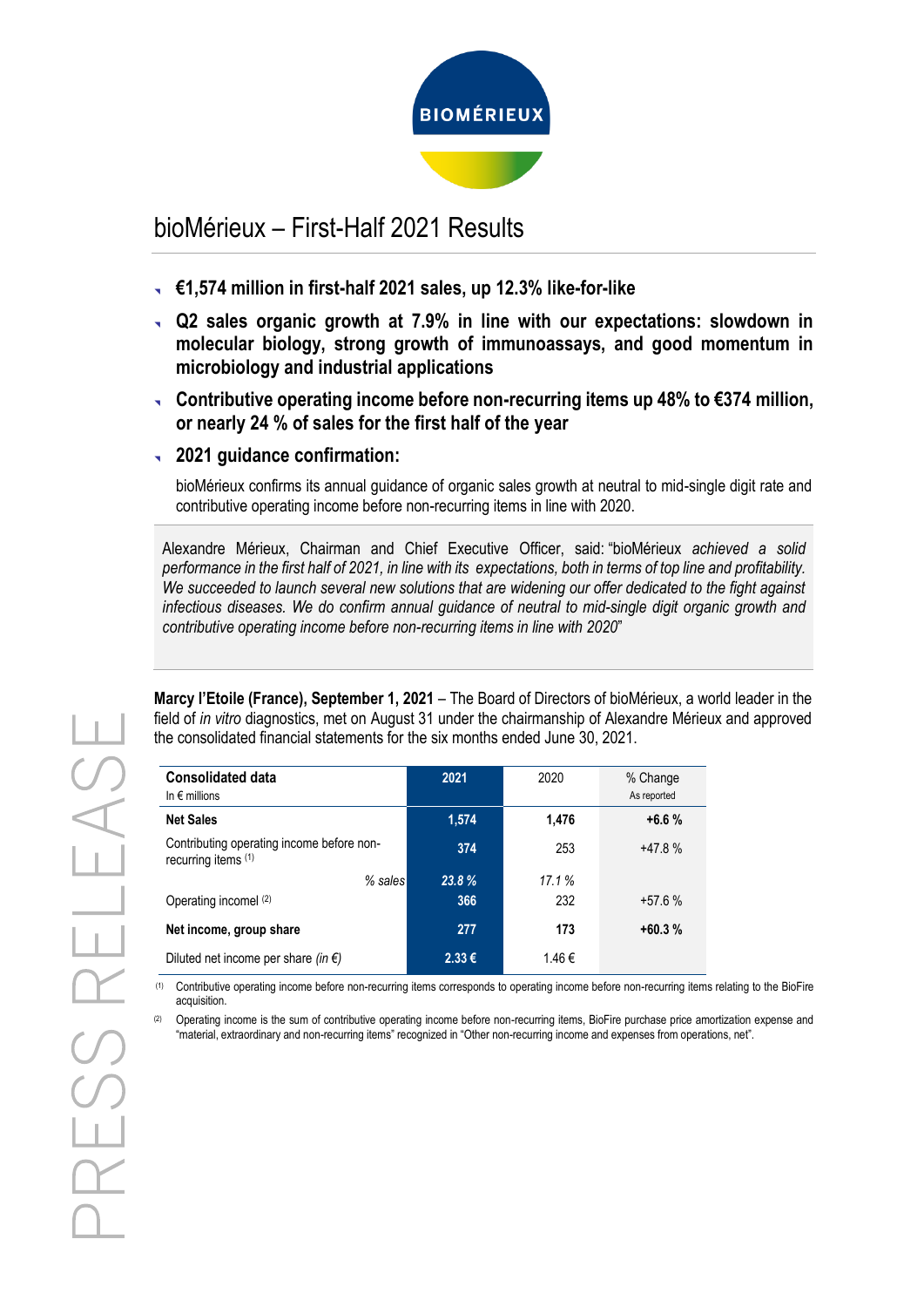

# **SALES**

NB: Unless otherwise stated, sales growth is expressed at constant exchange rates and scope of consolidation (like-for-like).

Consolidated sales amount to €1,574 million in first-half 2021, up 12.3 % like-for-like from €1,476 million in the prior-year period. Reported growth stands at 6.6 % for the period. The currency effect is reducing reported sales by €84 million, primarily due to the decline in the US dollar and certain Latin American currencies against the euro during the first semester.

#### **Evolution of sales**

| In $\epsilon$ millions                                                 |       |          |
|------------------------------------------------------------------------|-------|----------|
| <b>SALES - SIX MONTHS ENDED JUNE 30, 2020</b>                          | 1,476 |          |
| Currency effect                                                        | -84   | $-5.7%$  |
| Changes in scope of consolidation                                      | 0     |          |
| Organic growth (at constant exchange rates and scope of consolidation) | +182  | $+12.3%$ |
| <b>SALES - SIX MONTHS ENDED JUNE 30, 2021</b>                          | 1.574 | $+6.6%$  |

NB: A definition of the currency effect and of changes in the scope of consolidation is provided at the end of this press release.

# ANALYSIS OF SALES BY APPLICATION

| <b>Sales by Application</b><br>In $\epsilon$ millions | Q <sub>2</sub><br>2021 | Q <sub>2</sub><br>2020 | % change<br>as reported | % change<br>at constant<br>exchange rates<br>and scope of<br>consolidation | <b>Six</b><br>months<br>ended<br><b>June 30,</b><br>2021 | Six<br>months<br>ended<br>June 30.<br>2020 | % change<br>as reported | % change<br>at constant<br>exchange rates<br>and scope of<br>consolidation |
|-------------------------------------------------------|------------------------|------------------------|-------------------------|----------------------------------------------------------------------------|----------------------------------------------------------|--------------------------------------------|-------------------------|----------------------------------------------------------------------------|
| <b>Clinical applications</b>                          | 608.1                  | 601.6                  | $+1.1%$                 | $+5.9%$                                                                    | 1,329.9                                                  | 1,257.4                                    | $+5.8%$                 | $+11.6%$                                                                   |
| Molecular biology                                     | 213.9                  | 264.1                  | $-19.0%$                | $-14.0%$                                                                   | 538.3                                                    | 557.3                                      | $-3.4%$                 | $+3.2%$                                                                    |
| Microbiology                                          | 249.0                  | 208.7                  | $+19.3%$                | $+23.7%$                                                                   | 496.4                                                    | 460.4                                      | $+7.8%$                 | $+12.5%$                                                                   |
| Immunoassays                                          | 120.5                  | 96.2                   | $+25.2%$                | $+29.4%$                                                                   | 240.7                                                    | 195.0                                      | $+23.4%$                | $+28.6%$                                                                   |
| Other lines $(1)$                                     | 24.8                   | 32.5                   | $-23.7%$                | $-17.2%$                                                                   | 54.4                                                     | 44.7                                       | $+21.8%$                | $+32.2%$                                                                   |
| Industrial Applications <sup>(2)</sup>                | 121.5                  | 105.8                  | $+14.8%$                | $+19.1%$                                                                   | 244.3                                                    | 218.8                                      | $+11.7%$                | $+16.7%$                                                                   |
| <b>TOTAL SALES</b>                                    | 729.6                  | 707.4                  | $+3.1%$                 | $+7.9%$                                                                    | 1,574.2                                                  | 1,476.2                                    | $+6.6%$                 | $+12.3%$                                                                   |

(1) Including Applied Maths, BioFire Defense and R&D-related revenue arising on clinical applications.

(2) Including R&D-related revenue arising on industrial applications.

 **Clinical application** sales, which accounts for approximately 84% of bioMérieux's consolidated total, rise by nearly 6% year-on-year to €608 million in the second quarter of 2021, and by almost 12% to €1,330 million over the first half.

- In **molecular biology**, business decreases by 14% in the quarter due to extraction and Argene solutions sales as well as new equipment sales after an extraordinary 2020 baseline. During the same period, BIOFIRE® reagents sales grew by 5%. More specifically, the strong demand for BIOFIRE® respiratory panels outside of US is compensating the softening of the US demand for respiratory panels that was observed in March and then stabilized during the second quarter. Nonrespiratory panels continued their accelerated growth on a global basis. The BIOFIRE® installed base is continuing to expand, to more than 20,100 units at June 30, 2021, versus 19,500 at March 31, 2021.
- The **microbiology** business enjoys a solid 24% growth in Q2, compared with the same period of 2020, led by reagents sales on all key ranges, with a good performance in each geographic area, confirming an upturn of this segment beyond pre-pandemic levels.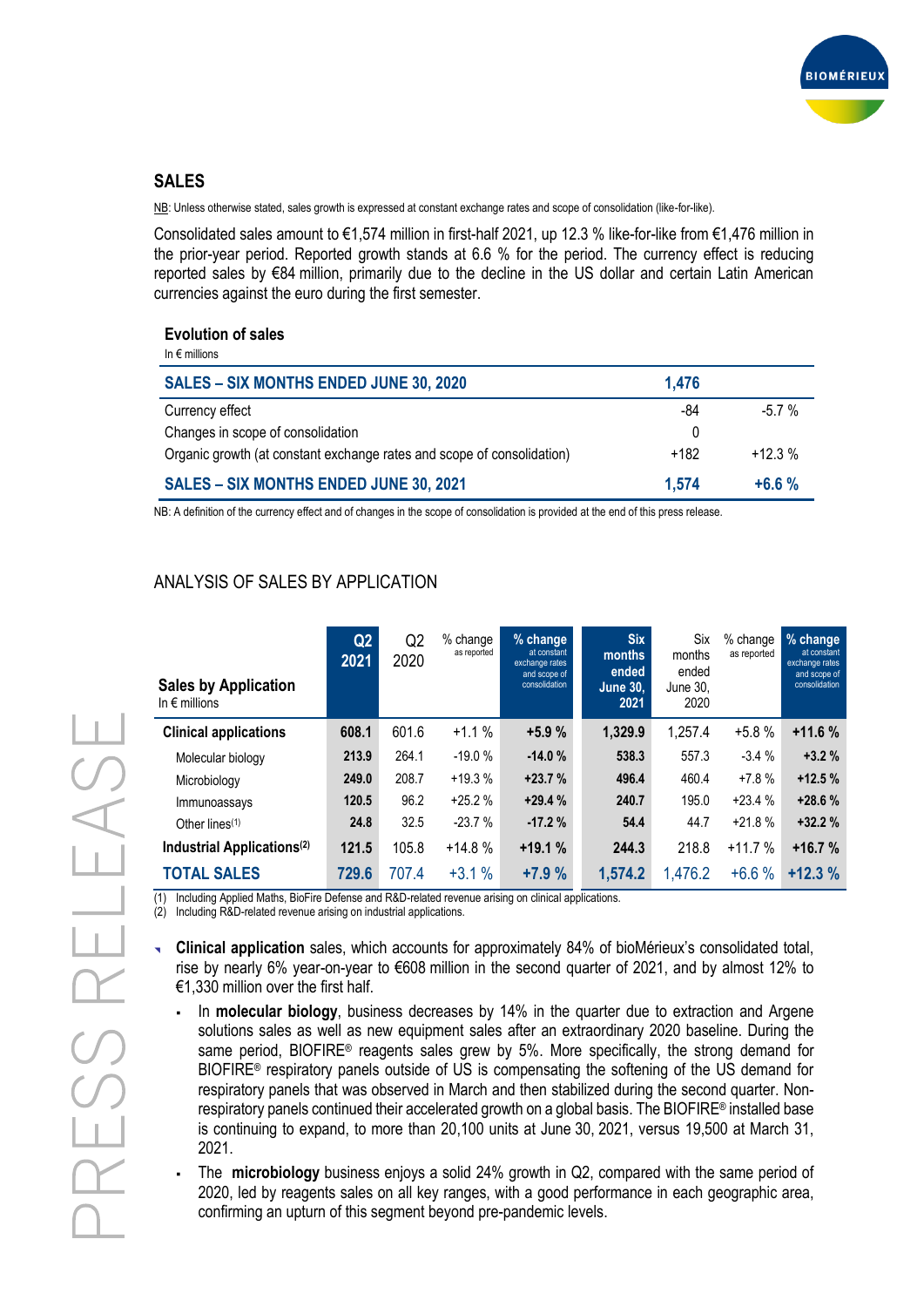

- In **immunoassay,** the remarkable performance of the quarter at +29%, is led both by double digit growth in reagents sales of Covid-related parameters and also to an upturn in routine parameters, as well as a high level of equipment sales
- **Industrial application** sales, which represent around 16% of the consolidated total, increase by 19% year-on-year to €121 million in the second quarter. Growth is fueled by both food and pharmaceutical segments and double digit growth both on reagents and instruments sales.

| <b>Sales by Region</b><br>In $\epsilon$ millions | Q2<br>2021 | Q <sub>2</sub><br>2020 | % change<br>as reported | % change<br>at constant<br>exchange rates<br>and scope of<br>consolidation | <b>Six</b><br>months<br>ended<br>June 30,<br>2021 | Six<br>months<br>ended<br>June. 30,<br>2020 | % change<br>as reported | $\frac{9}{6}$<br>change<br>at constant<br>exchange rates<br>and scope of<br>consolidation |
|--------------------------------------------------|------------|------------------------|-------------------------|----------------------------------------------------------------------------|---------------------------------------------------|---------------------------------------------|-------------------------|-------------------------------------------------------------------------------------------|
| Americas                                         | 319.5      | 364.7                  | $-12.4%$                | $-4.8%$                                                                    | 732.0                                             | 762.4                                       | $-4.0%$                 | $+4.9%$                                                                                   |
| North America                                    | 273.3      | 325.7                  | $-16.1%$                | $-8.7%$                                                                    | 643.7                                             | 684.0                                       | $-5.9%$                 | $+2.5%$                                                                                   |
| Latin America                                    | 46.2       | 38.9                   | $+18.7%$                | $+26.7%$                                                                   | 88.3                                              | 78.4                                        | $+12.7%$                | $+26.0%$                                                                                  |
| Europe (1)                                       | 268.1      | 225.0                  | $+19.1%$                | $+20.0%$                                                                   | 549.4                                             | 472.7                                       | $+16.2%$                | $+17.7%$                                                                                  |
| Asia Pacific                                     | 142.0      | 117.7                  | $+20.7%$                | $+24.1%$                                                                   | 292.8                                             | 241.1                                       | $+21.4%$                | $+25.4%$                                                                                  |
| <b>TOTAL SALES</b>                               | 729.6      | 707.4                  | $+3.1%$                 | $+7.9%$                                                                    | 1,574.2                                           | 1,476.2                                     | $+6.6%$                 | $+12.3%$                                                                                  |

# ANALYSIS OF SALES BY REGION

(1) Including the Middle East and Africa.

- Sales in the **Americas** (47% of the consolidated total) reaches €320 million in second quarter 2021, a contraction of almost 5% versus the same period in 2020, whereas first half increases at 5% to stand at €732 million.
	- In **North America** (41% of the consolidated total), the quarterly performance has been contrasted fueled by a double digit growth registered in both microbiology and industry application whereas demand for the BIOFIRE® molecular biology respiratory panel decreased and erosion on both price & volume keeps on affecting procalcitonin assays sales in the United States.
	- **Latin America** recorded a solid increase in the last quarter, led by remarkable growth in reagent sales in immunoassay , microbiology and industry applications.
- Sales in the **Europe – Middle East – Africa** region (35% of the consolidated total) come to €268 million for the second quarter, up 20% year-on-year, and to €549 million for the first half, up 18% year-on-year.
	- In **Europe** (31% of the consolidated total), robust sales growth was reported across most countries, fueled by strong business in all key ranges including BIOFIRE® molecular reagents.
	- Sales in the **Russia - Middle East - Africa** region are benefiting from double-digit growth in Africa, Russia and Turkey,
- Sales in the **Asia-Pacific** region (19% of the consolidated total) come to €142 million in the second quarter of 2021, up 25% compared with the same period in 2020. Business continues to be particularly strong in Japan thanks to the BIOFIRE® range and in India.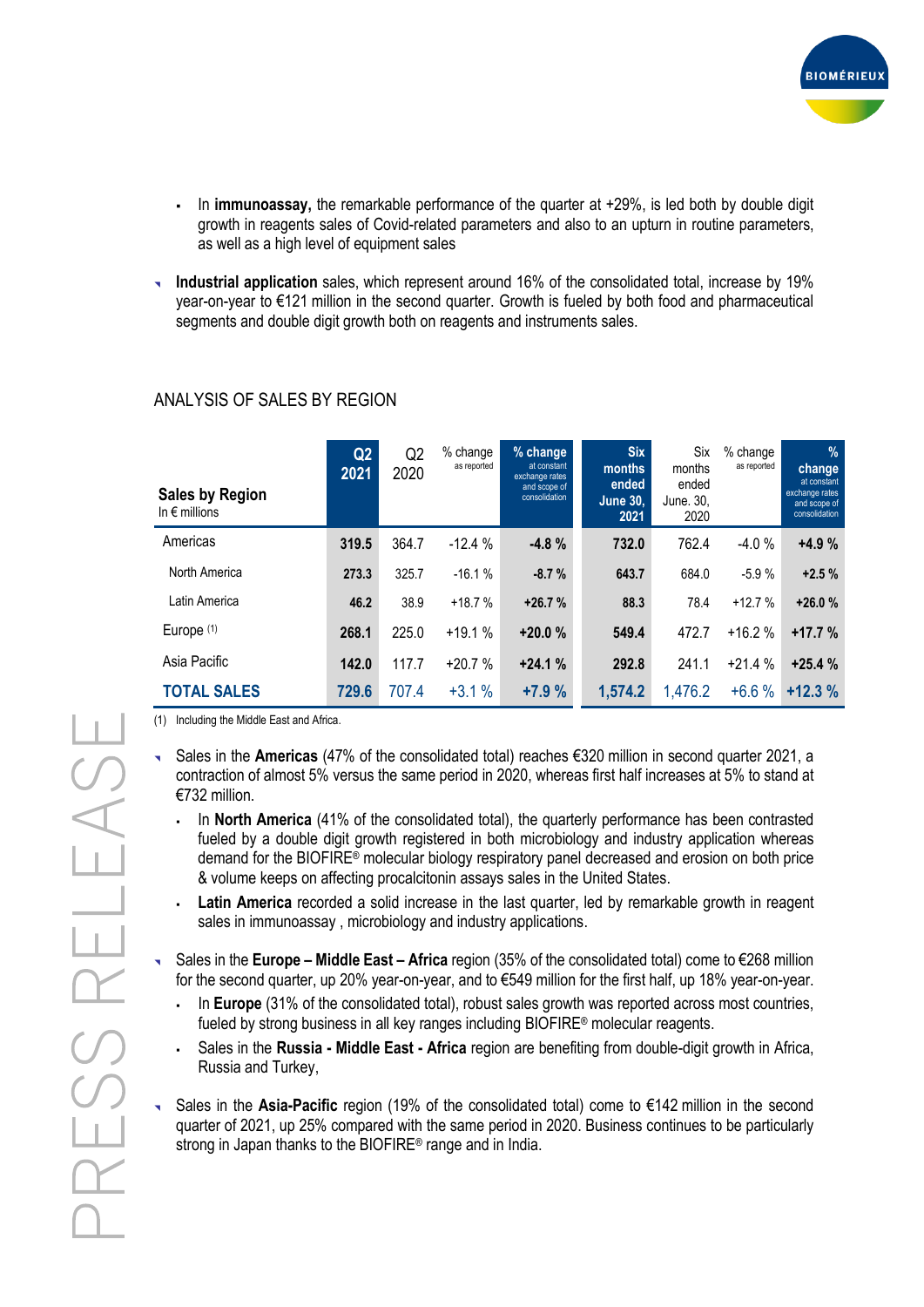

# **CONSOLIDATED INCOME STATEMENT**

### **Contributive operating income before non-recurring items**

For the six months to June 30, 2021, contributive operating income before non-recurring items rose by 48% year-on-year to €374 million, representing 23.8% of sales. The reported figure includes an unfavorable currency effect of around €29 million. Bonus plans in the United States that are indexed to the bioMérieux share price (phantom share plans) have been fully settled, they totaled an expense of €2 million during the period this year, compared to €42 million in first-half 2020.

- **Gross profit** stood at €915 million, or 58.1% of sales, up from 55.3% at the end of June 2020. The increase in gross margin stemmed primarily from the positive impact of changes in the product mix and growth in volumes.
- **Selling, general and administrative expenses** amounted to €380 million, or 24.1% of sales, compared with 25.9% in first-half 2020. On a like-for-like basis, they rose by 3%, the favorable effect of lower phantom share plans expense has been partially offset by the cost of worldwide employee share ownership plan, MyShare 2021.
- **R&D expenses** amounted to €182 million, or 11.5% of sales, compared with €203 million and 13.8% in first-half 2020. These expenses decrease by 6% on a like-for-like basis due to lower phantom shares expense, they would have been stable without this effect.
- **Other operating income** amounted to around €20 million for the year, down from €22 million in firsthalf 2020, due to a decrease in R&D subsidies.

### **Operating income**

The amortization of BioFire acquired intangible assets amounted to €8 million in first-half 2021 to be compared with €9 million during the same period last year. As a result, the Group ended the first-half 2021 with **operating income** of €366 million, up 58% on the €232 million reported during the same period in 2020.

#### **Net income of consolidated companies**

**Net financial expense** amounted to €6.4 million over the period, down from the €12.4 million recorded in first-half 2020 thanks to lower debt level as well as to the debt refinancing carried out in June 2020. The cost of net debt came to €3.9 million in 2021 versus €8.5 million in first-half 2020, and other financial income and expenses totaled €2.5 million, compared to €3.9 million in first-half 2020.

The Group's **effective tax rate** stood at 23.0 % on June 30, 2021, versus 21.7% in first-half 2020 due to country mix.

**Net income, Group share** amounted to €277 million in 2021, up 60% from €173 million in first-half 2020.

## **CASH MANAGEMENT AND FINANCE**

#### **Free cash flow**

**EBITDA<sup>1</sup>** came to €471 million in first-half 2021, or 29.9% of sales, up 37% from the €345 million reported for the same period one year earlier. The increase reflects growth in contributive operating income before non-recurring items and net additions to depreciation and amortization of operating items and operating provisions.

**Income tax paid** represented €98 million, an increase from the €60 million paid in the first six months of 2020, primarily due to stronger results.

**Working capital requirement** rose by €86 million in first-half 2021. The change was primarily a result of the following factors:

<sup>1</sup> EBITDA corresponds to the aggregate of contributive operating income before non-recurring items, and operating depreciation and amortization.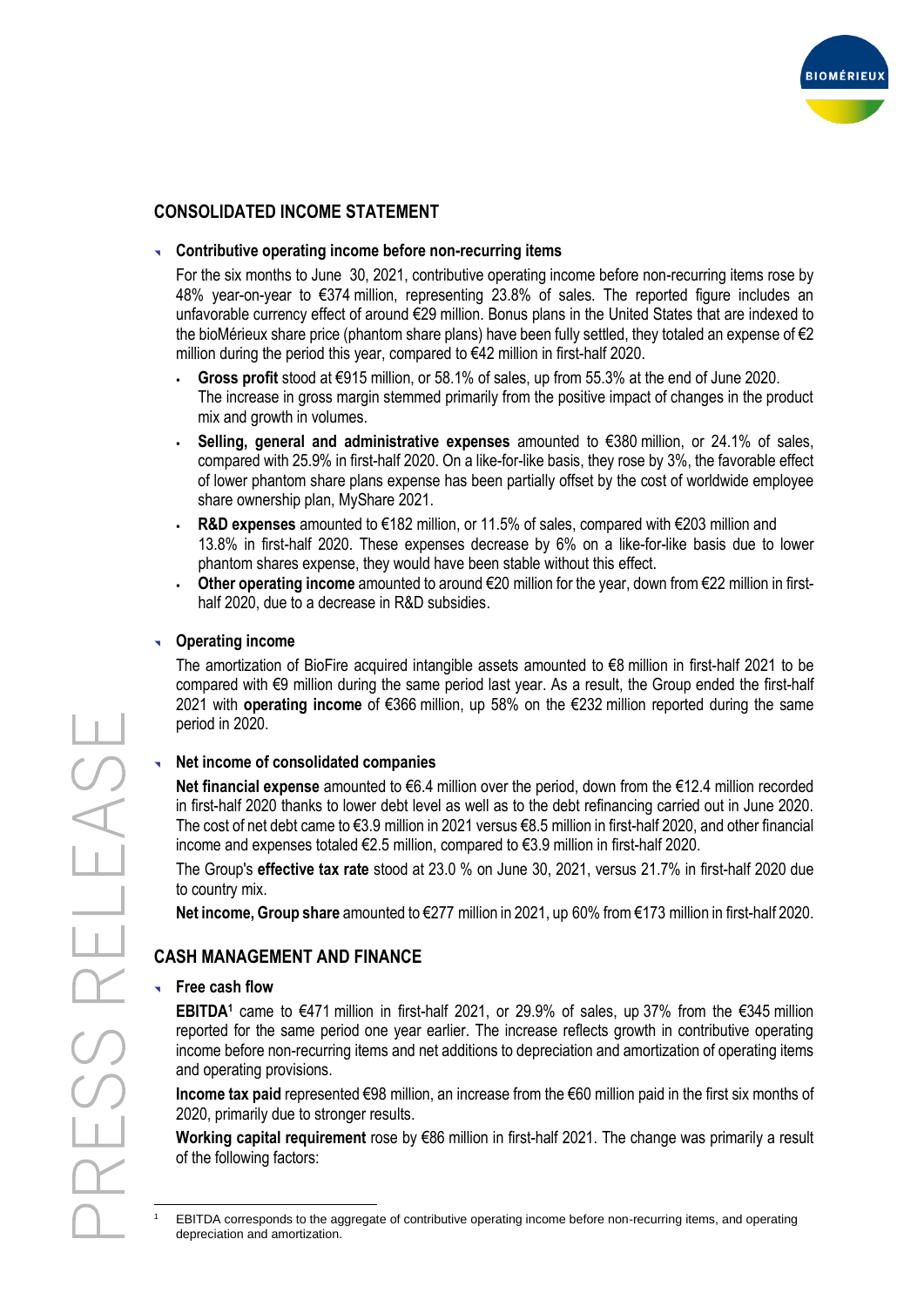

- $\blacksquare$  inventories rose by €57 million during the period, in line with the slowdown in molecular range activity compared to the last months of 2020;
- . trade receivables were down by €62 million and trade payables decrease by €11 million both in line with the activity
- other working capital requirement items increased by €81 million, led by tax liabilities, settlement in cash of the phantom share plans as well as the yearly payment of variable compensation and profit sharing.

**Capital expenditures** represented around 9% of sales or €144 million in first-half 2021, versus €127 million in first-half 2020. Main capital expenditures were related to Salt Lake City and Chinese sites.

In light of the above, **free cash flow** came in at €145 million in first-half 2021, compared to €144 million in first-half 2020.

### **Change in net debt**

**Dividend** of €73 million has been paid in first-half 2021, amounting to 0,62 EUR / share.

As a result, consolidated **net debt** came to €32 million at June 30, 2021, versus €92 million as of December 31, 2020. This net debt includes the discounted liability related to leases amounting to €100 million (IFRS16).

# **SIGNIFICANT EVENTS OF THE FIRST HALF**

### **CE marking of NEPHROCHECK® test on VIDAS®**

On February 3, 2021, bioMérieux announced the CE marking of the innovative NEPHROCHECK® assay to detect kidney stress in patients at risk of acute kidney injury.

#### **BIOFIRE® Respiratory 2.1 (RP2.1) Panel with SARS-CoV-2 obtains De Novo FDA Authorization**

On March 18, 2021, bioMérieux announced that BioFire Diagnostics, its subsidiary specialized in molecular syndromic infectious disease testing, has received U.S. Food and Drug Administration (FDA) De Novo authorization for the BIOFIRE® RP2.1. This De Novo authorization will be concurrent with the revocation of the U.S. FDA EUA that was obtained on May 1st, 2020 for this panel.

#### **CE marking of TB IGRA® test on VIDAS®**

On March 24, 2021, bioMéreux announced the CE marking of its innovative and fully-automated test VIDAS® TB IGRA (Interferon-Gamma Release Assay) to diagnose latent TB infection.

#### **CE marking of 3 dengue immunoassays on VIDAS®**

On April 7, 2021, bioMérieux announced the CE marking of assays to diagnose dengue infection: VIDAS® DENGUE NS1 Ag, VIDAS® Anti-DENGUE Ig and VIDAS® Anti-DENGUE IgG.

## **Launch of new MALDI-TOF mass spectrometry identification system: : VITEK® MS PRIME**

On April 30<sup>th</sup> 2021, bioMérieux announced the CE-marking of VITEK® MS PRIME, the next generation of the VITEK® MS MALDI-TOF mass spectrometry system for routine microbial identification in minutes.

#### **Launch of new generation semi-quantitative VIDAS® SARS-COV-2 IgG II serology test**

On May 10th, 2021, bioMérieux announced the CE-marking of the new generation of IgG serology test with VIDAS® SARS-COV-2 IgG II to semi-quantitatively detect antibodies in people who have been exposed to the SARS-CoV-2 that causes the COVID-19 disease.

## **Launch of EPISEQ® SARS-COV-2**

On June 24<sup>th</sup>, 2021, bioMérieux announced the launch of EPISEQ® SARS-COV-2, a genomic software solution to support microbiology labs in identification and reporting from raw sequencing data related to SARS-CoV-2 variants.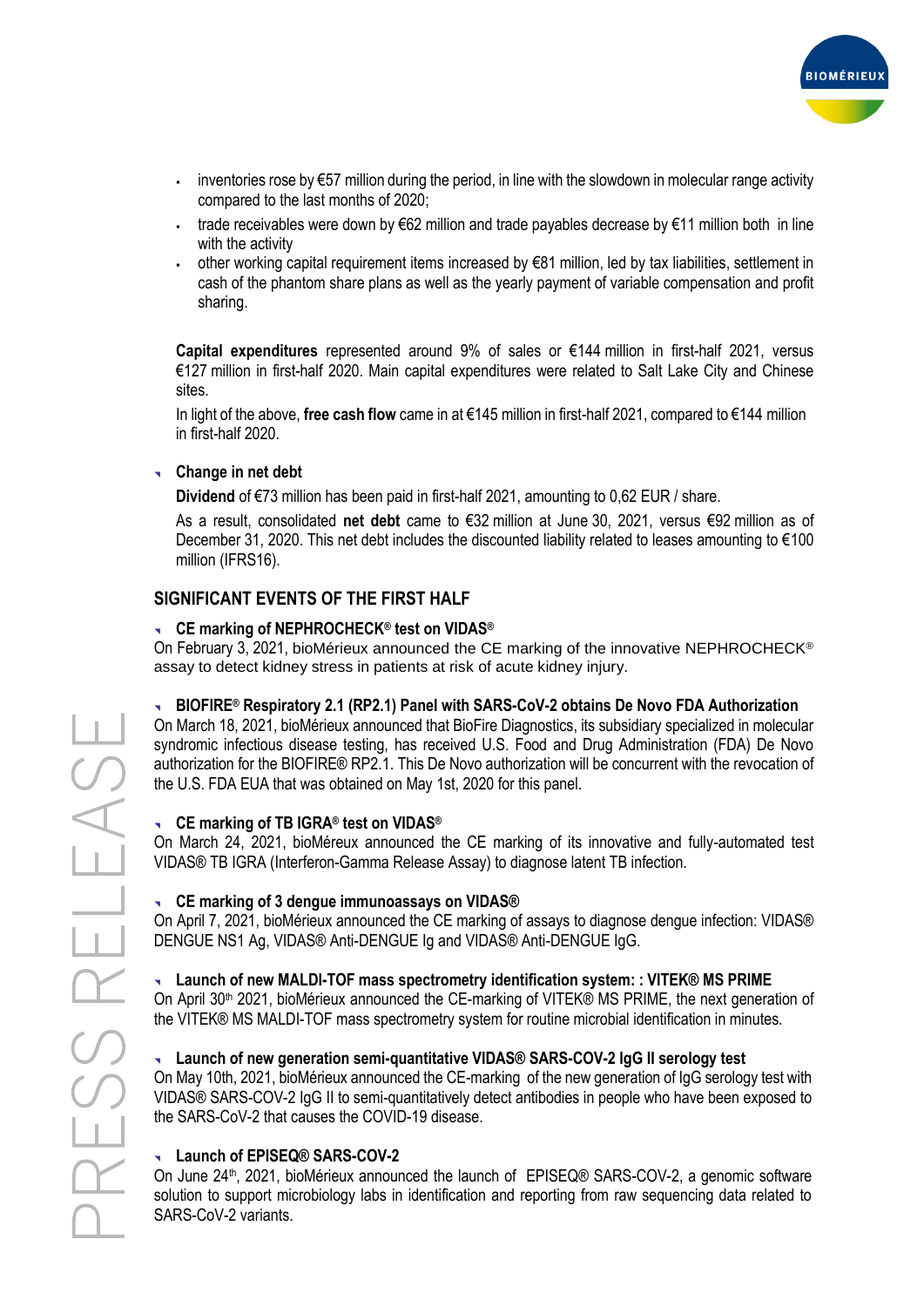

#### **Co distribution agreement in Europe for the SPECIFIC REVEAL® Rapid AST system**

On June 29th, 2021, bioMérieux and Specific Diagnostics announced that bioMérieux will distribute Specific Diagnostics' newly introduced REVEAL Rapid AST system in Europe. The REVEAL Rapid AST system provides actionable results for bloodstream infections (in an average of 5 hours\* directly from positive blood culture), allowing either timely de-escalation to a focused, more appropriate and lower-cost therapy, or lifesaving rapid escalation to a more effective drug where a multidrug-resistant (MDR) infection is present.

### **SUBSEQUENT EVENTS**

On July 16th 2021, bioMérieux proceeded with the whole acquisition of 100% of Banyan Biomarkers, an innovative biomarkers company developing blood tests helping in the diagnosis of traumatic brain injuries. Since 2017, bioMérieux has maintained a minority equity participation in Banyan Biomarkers, and with this acquisition, bioMérieux further strengthens its commitment to the development of innovative in vitro diagnostic solutions dedicated to the emergency field.

#### **INVESTOR PRESENTATION**

bioMérieux will hold an investor presentation on Wednesday, September 1, 2021 at 3:00 PM Paris time (GMT+1). The presentation will be given in English and will be accessible via conference call or webcast.

|                  | <b>France</b>         | Europe              | <b>United States</b> |  |  |  |  |
|------------------|-----------------------|---------------------|----------------------|--|--|--|--|
| Conference call: | +33 (0) 1 76 77 25 07 | +44 (0)330 336 9434 | +1 (323)-994-2093    |  |  |  |  |
|                  | Access code: 7678182  |                     |                      |  |  |  |  |

Webcast : [https://globalmeet.webcasts.com/starthere.jsp?ei=1489380&tp\\_key=0cbcef48c6](https://globalmeet.webcasts.com/starthere.jsp?ei=1489380&tp_key=0cbcef48c6)

## **INVESTOR CALENDAR**

Third-quarter 2021 sales **Community 1998** Solution 1, 2021 and 2011 and 2021 and 2021 and 2021 and 2021 and 2021

#### **Notes and definitions**

The above forward-looking statements are based, entirely or partially, on assessments or judgments that may change or be modified, due to uncertainties and risks related to the Company's economic, financial, regulatory and competitive environment, notably those described in the 2020 Registration Document. Accordingly, the Company cannot give any assurance nor make any representation as to whether the objectives will be met. The Company does not undertake to update or otherwise revise any forecasts or objectives presented herein, except in compliance with the disclosure obligations applicable to companies whose shares are listed on a stock exchange.

Currency effect: this is established by converting actual numbers at the average rates of year y-1. In practice, those rates are either average rates communicated by the ECB, or hedged rates if hedging instruments have been set up.

Changes in scope of consolidation: these are determined:

- for acquisitions in the period, by deducting from sales for the period the amount of sales generated during the period by acquired entities as from the date they entered the consolidated reporting scope;
- for acquisitions in the previous period, by deducting from sales for the period the amount of sales generated in the months in the previous period during which the acquired entities were not consolidated;
- for disposals in the period, by adding to sales for the period the amount of sales generated by entities sold during the previous period in the months of the current period during which these entities were no longer consolidated;
- for disposals in the previous period, by adding to sales for the period the amount of sales generated during the previous period by the entities sold.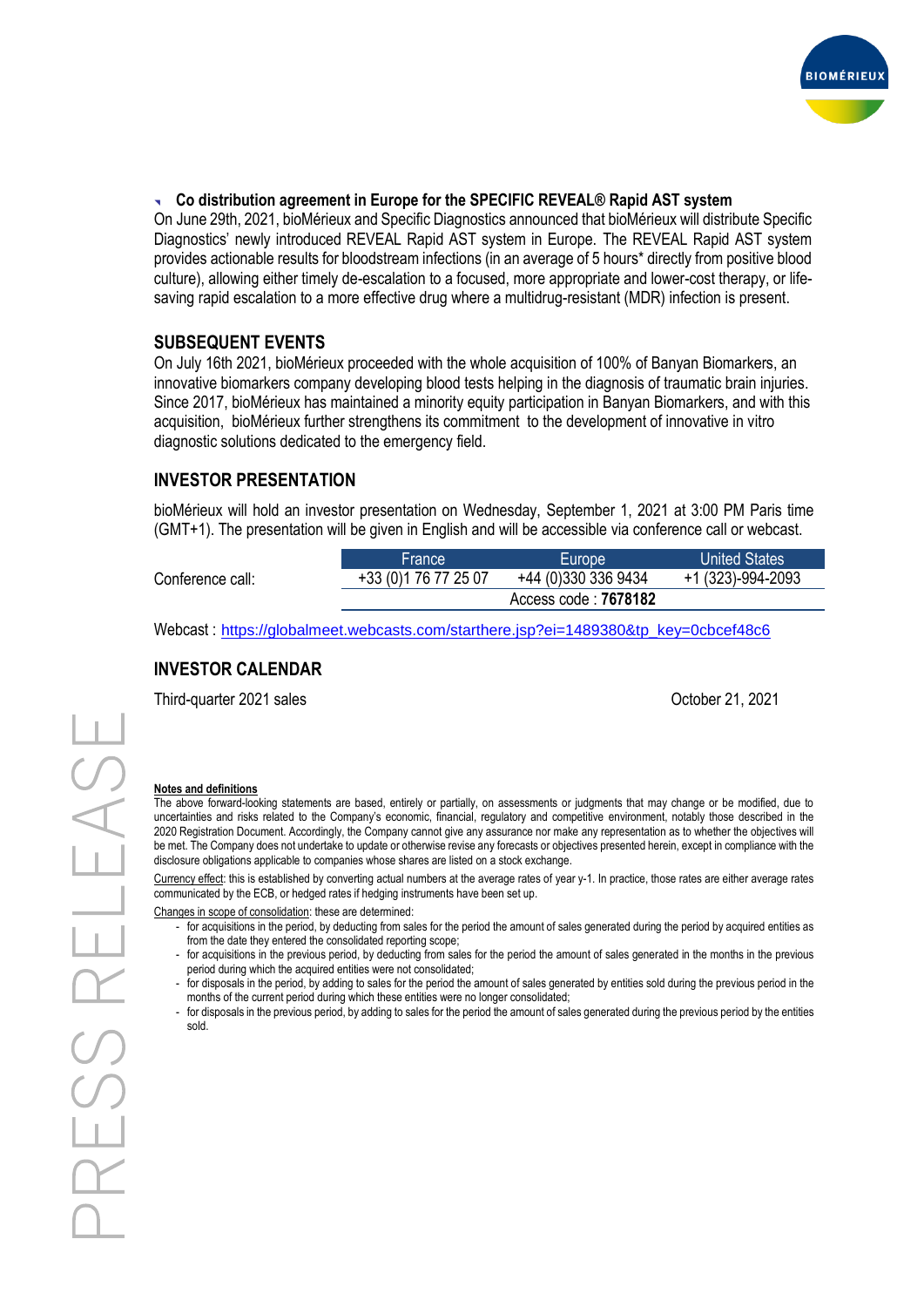

# **ABOUT BIOMÉRIEUX**

#### *Pioneering Diagnostics*

A world leader in the field of *in vitro* diagnostics for over 55 years, bioMérieux is present in 44 countries and serves more than 160 countries with the support of a large network of distributors. In 2020, revenues reached €3.1 billion, with over 93% of sales outside of France.

bioMérieux provides diagnostic solutions (systems, reagents, software and services) which determine the source of disease and contamination to improve patient health and ensure consumer safety. Its products are mainly used for diagnosing infectious diseases. They are also used for detecting microorganisms in agrifood, pharmaceutical and cosmetic products.



bioMérieux is listed on the Euronext Paris stock market. Symbol: BIM – ISIN Code: FR0013280286 Reuters: BIOX.PA/Bloomberg: BIM.FP

Corporate website: [www.biomerieux.com](http://www.biomerieux.com/). Investor website: CONTACTS

*Investor Relations*

### **bioMérieux**

Franck Admant Tel.: +33 (0)4 78 87 20 00 [investor.relations@biomerieux.com](mailto:investor.relations@biomerieux.com)

#### *Media Relations*

**bioMérieux Image Sept**

Romain Duchez Laurence Heilbronn Claire Doligez Tel.: +33 (0)4 78 87 21 99 Tel.: +33 (0)1 53 70 74 64 Tel.: +33 (0)1 53 70 74 48 [media@biomerieux.com](mailto:media@biomerieux.com) [lheilbronn@image7.fr](mailto:lheilbronn@image7.fr) [cdoligez@image7.fr](mailto:cdoligez@image7.fr)

PRESS RELEAS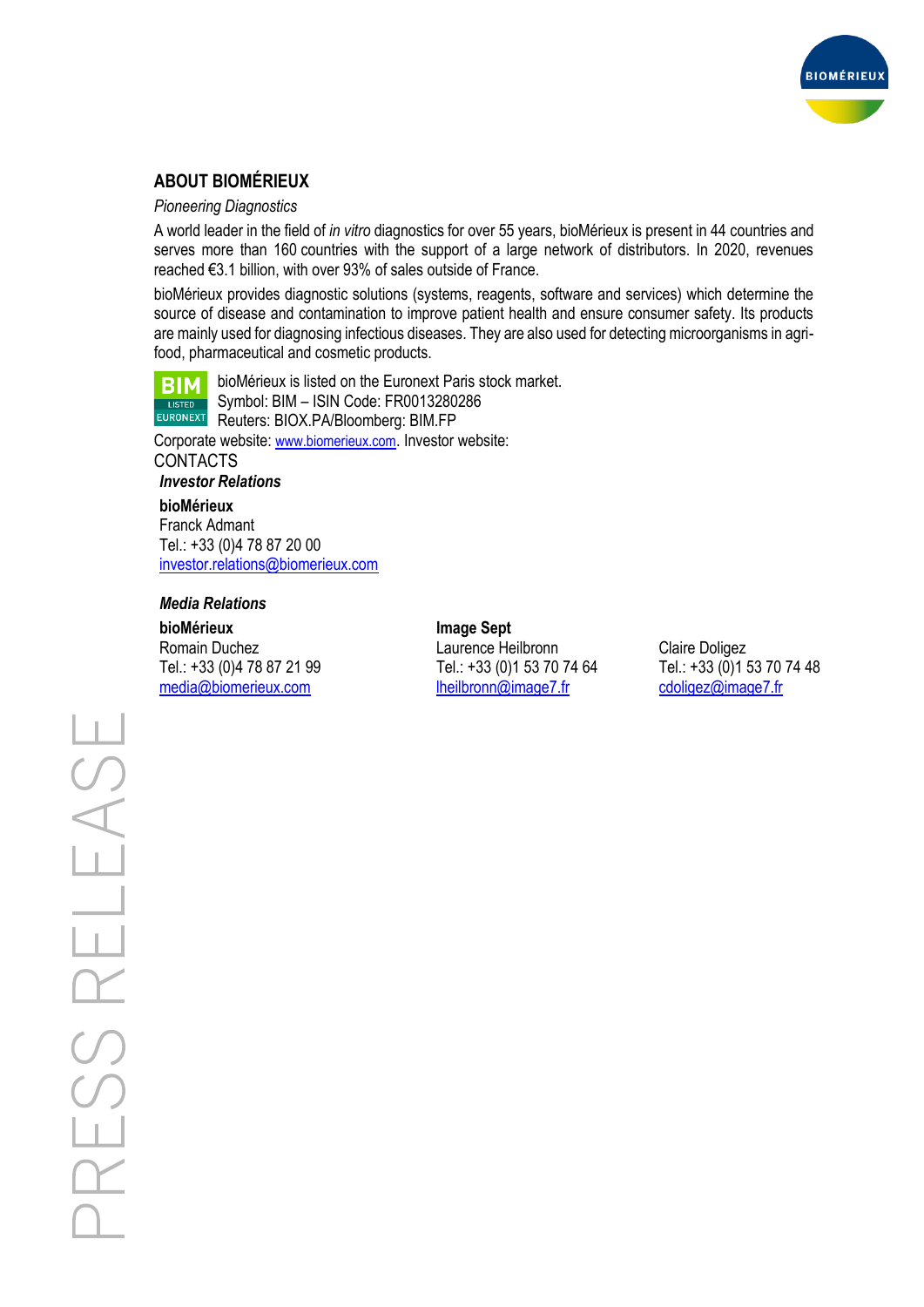

# **APPENDIX 1: QUARTERLY SALES BY APPLICATION AND REGION**

#### Sales by Application in € millions and % Change in Sales by Application

|                                        | First quarter |       | Second quarter |       | <b>First half</b> |         |
|----------------------------------------|---------------|-------|----------------|-------|-------------------|---------|
|                                        | 2021          | 2020  | 2021           | 2020  | 2021              | 2020    |
|                                        |               |       |                |       |                   |         |
| <b>Clinical applications</b>           | 721.8         | 655.8 | 608.1          | 601.6 | 1,329.9           | 1,257.4 |
| Molecular biology                      | 324.5         | 293.2 | 213.9          | 264.1 | 538.3             | 557,3   |
| Microbiology                           | 247.4         | 251.6 | 249.0          | 208.7 | 496.4             | 460.4   |
| Immunoassays                           | 120.2         | 98.8  | 120.5          | 96.2  | 240.7             | 195.0   |
| Other lines $(1)$                      | 29.7          | 12.2  | 24.8           | 32.5  | 54.4              | 44.7    |
| Industrial Applications <sup>(2)</sup> | 122.8         | 113.0 | 121.5          | 105.8 | 244.3             | 218.8   |
| <b>TOTAL SALES</b>                     | 844.6         | 768.8 | 729.6          | 707.4 | 1,574.2           | 1,476.2 |

(1) Including Applied Maths, BioFire Defense, and R&D-related revenue arising on clinical applications.

(2) Including R&D-related revenue arising on industrial applications.

|                                        | First quarter |                      | Second quarter |                                  | <b>First half</b> |                                  |
|----------------------------------------|---------------|----------------------|----------------|----------------------------------|-------------------|----------------------------------|
|                                        | As reported   | Like-for-<br>like(3) | As reported    | Like-for-<br>like <sup>(3)</sup> | As reported       | Like-for-<br>like <sup>(3)</sup> |
| <b>Clinical applications</b>           | $+10.1%$      | $+16.9%$             | $+1.1%$        | $+5.9%$                          | $+5.8%$           | $+11.6%$                         |
| Molecular biology                      | $+10.7%$      | $+18.7%$             | $-19.0%$       | $-14.0%$                         | $-3.4%$           | $+3.2%$                          |
| Microbiology                           | $-1.7\%$      | $+3.3%$              | $+19.3%$       | $+23.7%$                         | $+7.8%$           | $+12.5%$                         |
| Immunoassays                           | $+21.7%$      | $+28.1%$             | $+25.2%$       | $+29.4%$                         | $+23.4%$          | $+28.6%$                         |
| Other lines $(1)$                      | x 2.4         | x 2.6                | $-23.7%$       | $-17.2%$                         | $+21.8%$          | $+32.2%$                         |
| Industrial Applications <sup>(2)</sup> | $+8.7%$       | $+14.5%$             | +14.8 %        | $+19.1%$                         | $+11.7%$          | $+16.7%$                         |
| <b>TOTAL SALES</b>                     | $+9.9%$       | $+16.5%$             | $+3.1%$        | $+7.1%$                          | $+6.6%$           | $+12.3%$                         |

(1) Including Applied Maths, BioFire Defense, and R&D-related revenue arising on clinical applications.

(2) Including R&D-related revenue arising on industrial applications.

(3) At constant exchange rates and scope of consolidation.

#### Sales by Region in € millions and % Change in Sales by Region

|                                            | First quarter          |                        | Second quarter         |                        | <b>First half</b>      |                        |
|--------------------------------------------|------------------------|------------------------|------------------------|------------------------|------------------------|------------------------|
|                                            | 2021                   | 2020                   | 2021                   | 2020                   | 2021                   | 2020                   |
| Americas<br>North America<br>Latin America | 412.5<br>370.4<br>42.1 | 397.7<br>358.2<br>39.5 | 319.5<br>273.3<br>46.2 | 364.7<br>325.7<br>38.9 | 732.0<br>643.7<br>88.3 | 762.4<br>684.0<br>78.4 |
| Europe <sup>(1)</sup>                      | 281.3                  | 247.7                  | 268.1                  | 225.0                  | 549.4                  | 472.7                  |
| Asia Pacific                               | 150.8                  | 123.4                  | 142.0                  | 117.7                  | 292.8                  | 241.1                  |
| <b>TOTAL SALES</b>                         | 844.6                  | 768.8                  | 729.6                  | 707.4                  | 1,574.2                | 1.476.2                |

(1) Including the Middle East and Africa.

|                    | First quarter |                      | Second quarter                |                      | <b>First half</b>                               |                                  |
|--------------------|---------------|----------------------|-------------------------------|----------------------|-------------------------------------------------|----------------------------------|
|                    | As reported   | Like-for-<br>like(3) | As reported                   | Like-for-<br>like(3) | As reported                                     | Like-for-<br>like <sup>(3)</sup> |
| Americas           |               | $+3.7 \% +13.9 \%$   | $-12.4%$                      | $+4.8%$              | $-4.0%$                                         | $+4.9%$                          |
| North America      | $+3.4%$       | $+12.7%$             | $-16.1%$                      | $-8.7%$              | $-5.9%$                                         | $+2.5%$                          |
| Latin America      | $+6.6%$       | $+25.1%$             | +18.7 %                       | $+26.7%$             | $+12.7%$                                        | $+26.0%$                         |
| Europe $(1)$       |               |                      | $+13.6$ % $+15.7$ % $+19.1$ % | $+20.0\%$            |                                                 | $+16.2\% +17.7\%$                |
| Asia Pacific       |               |                      |                               |                      | +22.2 % +26.6 % +20.7 % +24.1 % +21.4 % +25.4 % |                                  |
| <b>TOTAL SALES</b> |               | $+9.9\%$ +16.5 %     |                               | $+3.1\%$ $+7.9\%$    |                                                 | $+6.6\% +12.3\%$                 |

(1) Including the Middle East and Africa. (2) At constant exchange rates and scope of consolidation.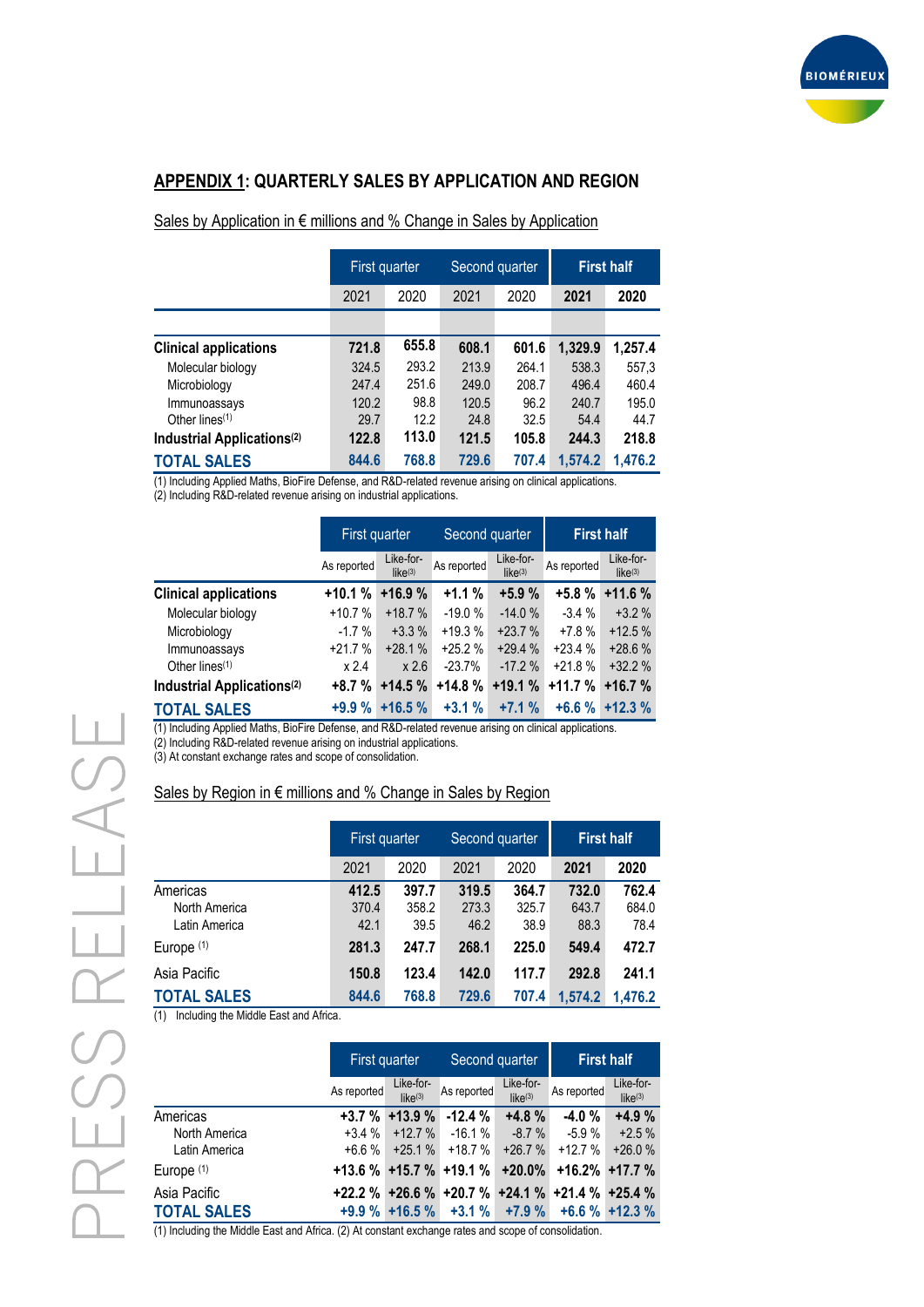

# **APPENDIX 2: SUMMARY CONSOLIDATED FINANCIAL STATEMENTS AT JUNE 30, 2021**

| <b>CONSOLIDATED INCOME STATEMENT</b>                     |            |            |  |  |  |
|----------------------------------------------------------|------------|------------|--|--|--|
| In millions of euros                                     | 30/06/2021 | 30/06/2020 |  |  |  |
| <b>NET SALES</b>                                         | 1 574,2    | 1 476,2    |  |  |  |
| Cost of sales                                            | $-659,2$   | $-659,8$   |  |  |  |
| <b>GROSS PROFIT</b>                                      | 915,0      | 816,4      |  |  |  |
| GROSS PROFIT (in % of net sales)                         | 58,1%      | 55,3%      |  |  |  |
| <b>OTHER OPERATING INCOME</b>                            | 20,2       | 21,9       |  |  |  |
| Selling and marketing expenses                           | $-267,1$   | $-282,3$   |  |  |  |
| General and administrative expenses                      | $-112,5$   | $-99,9$    |  |  |  |
| Research and development expenses                        | $-181,5$   | $-203.0$   |  |  |  |
| <b>TOTAL OPERATING EXPENSES</b>                          | $-561,1$   | $-585,2$   |  |  |  |
| <b>CONTRIBUTIVE OPERATING INCOME</b>                     | 374,1      | 253,1      |  |  |  |
| <b>CONTRIBUTIVE OPERATING INCOME (in % of net sales)</b> | 23,8%      | 17,1%      |  |  |  |
| BioFire acquisition's fees and depreciation costs (1)    | $-8,3$     | $-9,0$     |  |  |  |
| OPERATING INCOME BEFORE NON-RECURRING ITEMS              | 365,8      | 244,1      |  |  |  |
| Other non-recurring income (expenses)                    | 0,0        | $-12,0$    |  |  |  |
| <b>OPERATING INCOME</b>                                  | 365,8      | 232,1      |  |  |  |
| Cost of net financial debt                               | $-3,9$     | $-8,5$     |  |  |  |
| Other financial items                                    | $-2,5$     | $-3,9$     |  |  |  |
| Income tax                                               | $-82,5$    | $-47,7$    |  |  |  |
| Investments in associates                                | $-0,9$     | $-0,3$     |  |  |  |
| <b>NET INCOME OF CONSOLIDATED COMPANIES</b>              | 276,0      | 171,7      |  |  |  |
| Attributable to the minority interests                   | $-1,1$     | $-1,2$     |  |  |  |
| <b>ATTRIBUTABLE TO THE PARENT COMPANY</b>                | 277,1      | 172,9      |  |  |  |
| Basic net income per share                               | $2,34 \in$ | 1,46 €     |  |  |  |
| Diluted net income per share                             | $2,33 \in$ | 1,46 €     |  |  |  |

(1) In order to improve the understanding of operating income and in view of BioFire's size, the amortisation of the assets acquired and valued during the purchase price allocation, are presented on a separate line of operating income before non-recurring items.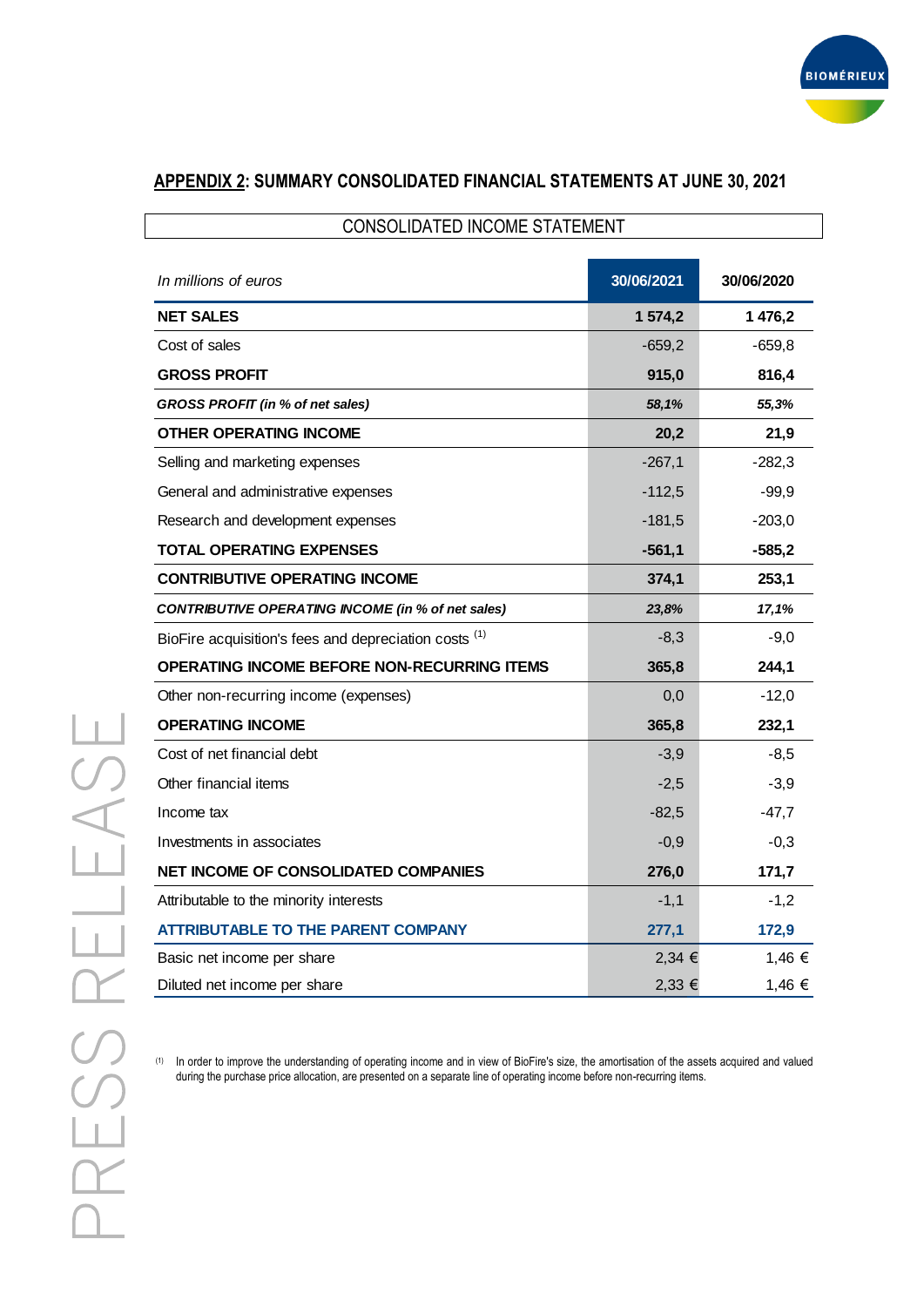

# CONSOLIDATED BALANCE SHEET

#### **ASSETS**

| (in millions of euros)           | 30/06/2021 | 31/12/2020 |
|----------------------------------|------------|------------|
| Intangible assets                | 426,8      | 430,7      |
| Goodwill                         | 642,4      | 629,4      |
| Property, plant and equipment    | 1 005,8    | 939,0      |
| Right of use                     | 129,4      | 129,6      |
| <b>Financial assets</b>          | 55.9       | 50,6       |
| Investments in associates        | 0,7        | 0,0        |
| Other non-current assets         | 13,9       | 14,3       |
| Deferred tax assets              | 83,6       | 72,6       |
| <b>NON-CURRENT ASSETS</b>        | 2 3 5 8, 5 | 2 2 66,3   |
| Inventories and work in progress | 611,0      | 541,9      |
| Accounts receivable              | 542,4      | 597,9      |
| Other operating receivables      | 100,0      | 82,2       |
| Tax receivable                   | 40,5       | 42,3       |
| Non-operating receivables        | 11,6       | 8,0        |
| Cash and cash equivalents        | 493,2      | 389,2      |
| <b>CURRENT ASSETS</b>            | 1798,7     | 1 661,6    |
| <b>ASSETS HELD FOR SALE</b>      | 0,0        | 0,0        |
| <b>TOTAL ASSETS</b>              | 4 157,2    | 3 927,8    |

#### **LIABILITIES AND SHAREHOLDERS' EQUITY**

| (in millions of euros)                             | 30/06/2021 | 31/12/2020 |
|----------------------------------------------------|------------|------------|
| Share capital                                      | 12,0       | 12,0       |
| Additional paid-in capital & Reserves              | 2 409,2    | 2 0 1 4, 8 |
| Net income for the year                            | 277,1      | 404,4      |
| <b>SHAREHOLERS' EQUITY</b>                         | 2698.2     | 2 431.1    |
| <b>MINORITY INTERESTS</b>                          | 50,8       | 50,2       |
| <b>TOTAL EQUITY</b>                                | 2 749,0    | 2 481,3    |
| Net financial debt - long-term                     | 361,5      | 352,4      |
| Deferred tax liabilities                           | 124,7      | 105,8      |
| Provisions                                         | 64,0       | 64.4       |
| <b>NON-CURRENT LIABILITIES</b>                     | 550,2      | 522,7      |
| Net financial debt - short-term                    | 163,2      | 128,9      |
| Provisions                                         | 49,6       | 51,4       |
| Accounts payable                                   | 199,1      | 207,1      |
| Other operating liabilities                        | 382,2      | 451,7      |
| <b>Tax liabilities</b>                             | 27,6       | 44,3       |
| Non-operating liabilities                          | 36,3       | 40,5       |
| <b>CURRENT LIABILITIES</b>                         | 857,9      | 923,8      |
| <b>LIABILITIES RELATED TO ASSETS HELD FOR SALE</b> | 0,0        | 0,0        |
| <b>TOTAL LIABILITIES AND SHAREHOLDERS' EQUITY</b>  | 4 157,2    | 3 9 27,8   |